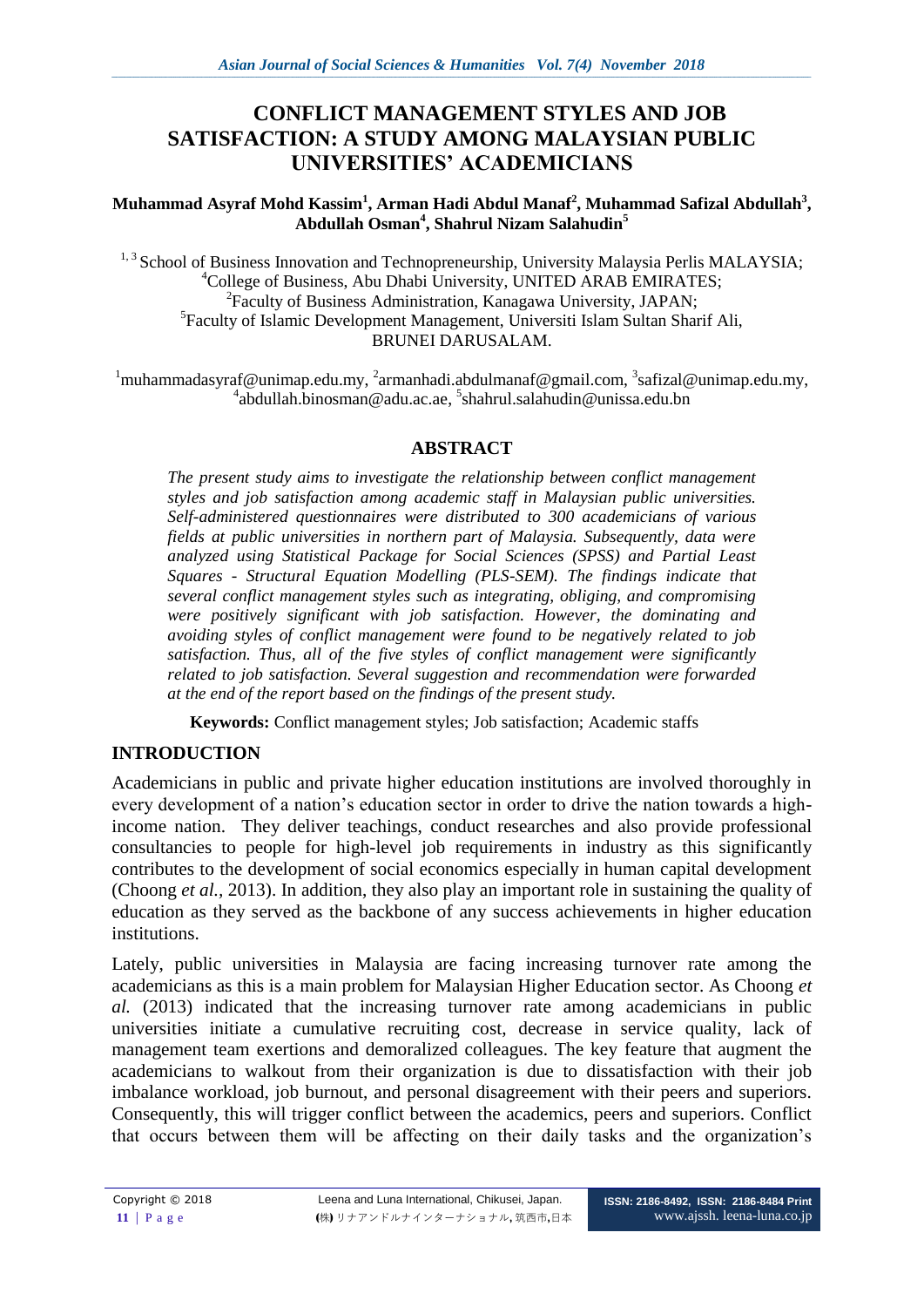performance. Therefore, it is hard to ignore the issue of job dissatisfaction among the public universities academics in Malaysia.

Moreover, Alzahrani (2013) discovered that one of the critical factors that influence an employee's job satisfaction is the effectiveness in handling conflict that transpires in the organization. Rahim (2002) revealed that applying the dual concern model of five conflict management styles is the most effective approach to handle conflict among employees. The five conflict management styles are integrating, obliging, compromising, dominating and avoiding. Each of these styles has distinct consequence on job satisfaction (Farhangi, 2008; Slabbert, 2004).

Job satisfaction studies among academicians in Malaysian Public Universities are occasional as not many studies conducted in the higher education sector in Malaysia. The harshness of the high turnover rate in Malaysia's higher education (MHE) sector is becoming apparent each year and this condition has been associated to the issue of job satisfaction. This was proven from statistics showing the average turnover rate among academic staffs accumulate each year. The turnover rate in MHE sector was 30% in year 2015 as a result of 7% increment from year 2014 (Sofiah, Zabid & Lionel, 2016). A study conducted by Azman *et al.* (2015) verified that the high turnover trend is mostly happening among the academicians due to dissatisfaction in terms of payment and workload. Thus, there is a significant need to study and understand this issue in order to get an effective way to condense the growing rate of turnover.

Although previous studies on job satisfaction have been largely devoted to service sector employees (Mehrad, 2015; Tazekand, Nafar, & Keramati, 2013; Azizi, Ghytasivand, Fakharmanesh, 2012) rather less attention was realized in higher education as one of vital contributor to national economic development. Therefore, this study was embarked in effort to bridge the gap in the study of conflict management styles and job satisfaction in the context of higher education sector among academicians in Malaysian Public Universities. Specifically, the present study will examine the relationships between five conflict management styles namely; integrating (INT), obliging (OB), compromising (COM), dominating (DO) and avoiding (AVO) on job satisfaction (JS).

# **LITERATURE REVIEW**

# *Conflict Management Styles*

A conflict management styles model was developed by Rahim (2002) which consisted of two dimensions namely intended for self and concern for each other with each axis measured as high and low. The first dimension clarifies the level to which an individual pursues to fulfil his needs and the second one expresses one's concern about the needs of others (Rahim 2002). There are five styles for conflict management in Rahim's model such as integrating, obliging, compromising, dominating and avoiding. This study will utilise the model developed by Rahim (2002). The integrating style is considered as one of the more effective problem-solving approaches. The resolution of conflict requires openness, information sharing and a clear expression of the problem among the parties involved in the conflict (Rahim, 2010).

The obliging style indicated that the parties concerned may forgo his privilege by giving in to the demand of the opposite party. Rahim (2010) insisted that this style is usually adopted by individuals who play down the differences that they have with other parties and prefer to find a common ground.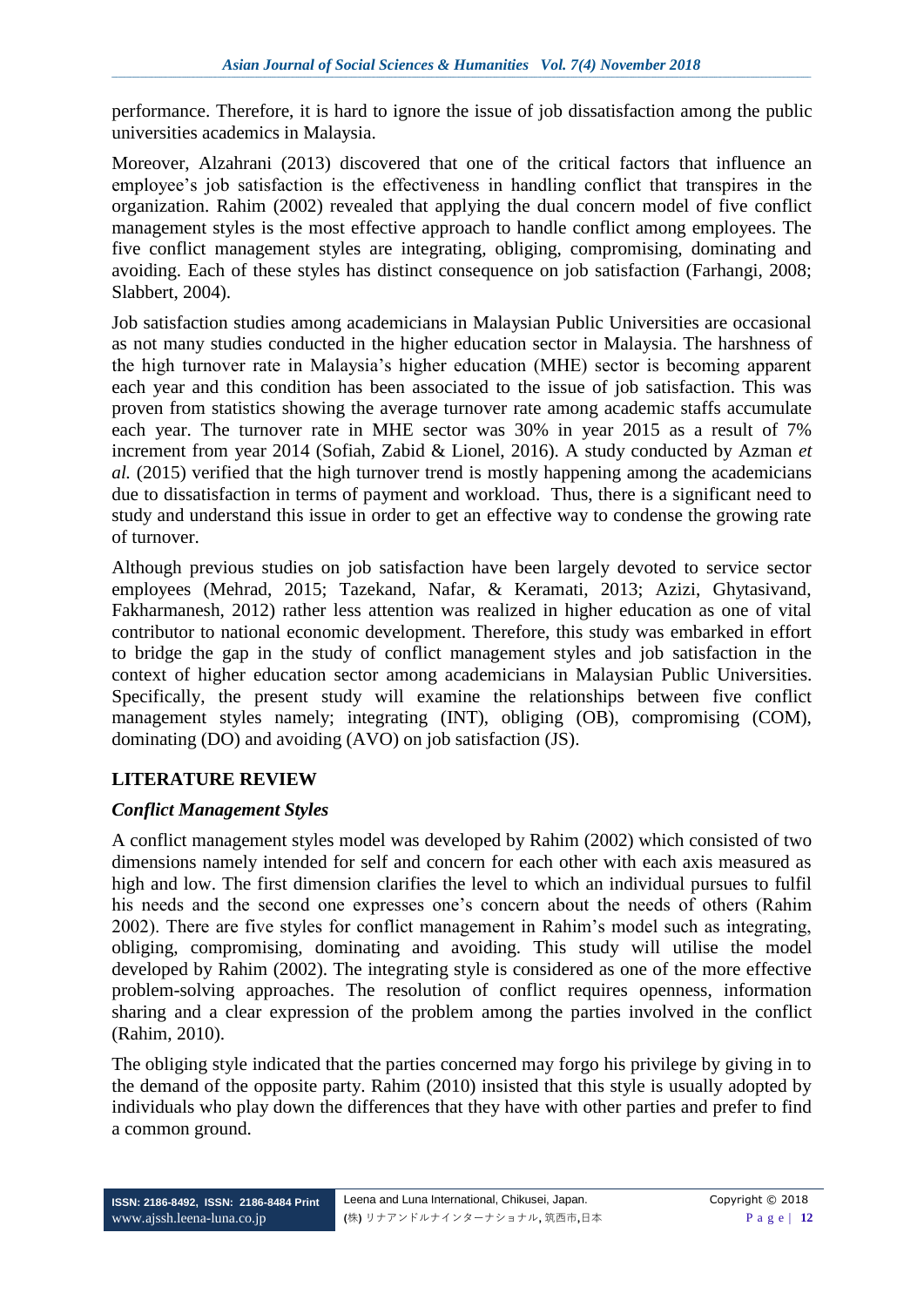Further, an individual who adopts the dominating style typically intends to expand his/her personal interest and restrain others' needs by using powerful responses. Next, avoiders ignore the problem and do not even make any effort to resolve the conflict. Finally, compromising style was categorized as dividing resources in some equitable method without resorting to alternative solutions that may seemed unfair to each party's interests.

### *Conflict Management Styles*

Job satisfaction is a topic of wide interest to employees who work in organizations as it focuses on all of their feelings towards the job. Nevertheless, what makes a job satisfying or dissatisfying does not depend only on the nature of the job, but also on the expectations that individuals have of what they should get from their jobs. The Maslow Theory was influential and proposed that human needs form a five-levels of hierarchy ranging from physiological needs, safety, belongingness and love, esteem to self-actualization.

In addition, job satisfaction has been argued by some researchers from the need of fulfilment perspective (Mehrad, 2015; Dhanapal *et al.,* 2013). This theory has dominated on the study of the nature of job satisfaction and formed a basis for the development of job satisfaction assessment. Job satisfaction can be defined as affective orientation that an employee has towards his or her work (Wegge *et al.,* 2007). It can be considered as comprehensive premonition on the job or as a related constellation of attitudes on various aspects or facets of the job. The comprehensive approach was used when the overall attitude is of interest while the facet approach was used to explore on which part of the jobs yield satisfaction or dissatisfaction. According to Spector (1985), one of the most popular job satisfaction instruments has summarized the following aspects of job satisfaction namely; appreciation, communication, co-workers, fringe benefits, job conditions, nature of the work itself, the nature of the organization itself, an organization's policies and procedures, pay, personal growth, promotion opportunities, recognition, security and supervision.

# *Conflict Management Styles and Job Satisfaction*

As Eslami & Gharakhani (2012) stated, between the five conflict management styles, the integrating style holds the major role in developing employees' job satisfaction and enhance their commitment levels toward the organization. Those whom have applied this style confronted conflicts directly and attempt to discover creative solutions to the problems by balancing between their own needs as well as that of the others. Besides that, the superiors also will be able to manage their matters and relations with their staffs by applying the integrating style of managing conflicts.

In attempt to relate with the current study in education sector, Griffin and Steen (2011) has discovered that the conflict management styles of compromising and obliging which ascribed to principals were positively associated to secondary level teachers' job satisfaction in higher secondary schools. The principals and teachers were inclined to resolve conflicts occurred using these two styles as they believe it will close up the relationship between the principals and teachers. Therefore, they will be satisfied and more committed to their jobs.

On the other hand, Dhanapal *et al.* (2013) found that dominating and avoiding styles were negatively associated with job satisfaction. This is because dominating style is only satisfying personal interest without considering the interest of the other party at all, meanwhile, avoiding style means both parties are not putting any effort to solve the conflict. These styles disallowed employees to express their opinion and involved partially in decision-making process in order to solve the conflict. Consequently, unsolved conflict will affect employees' job satisfaction and they are not motivated to commit for their organization.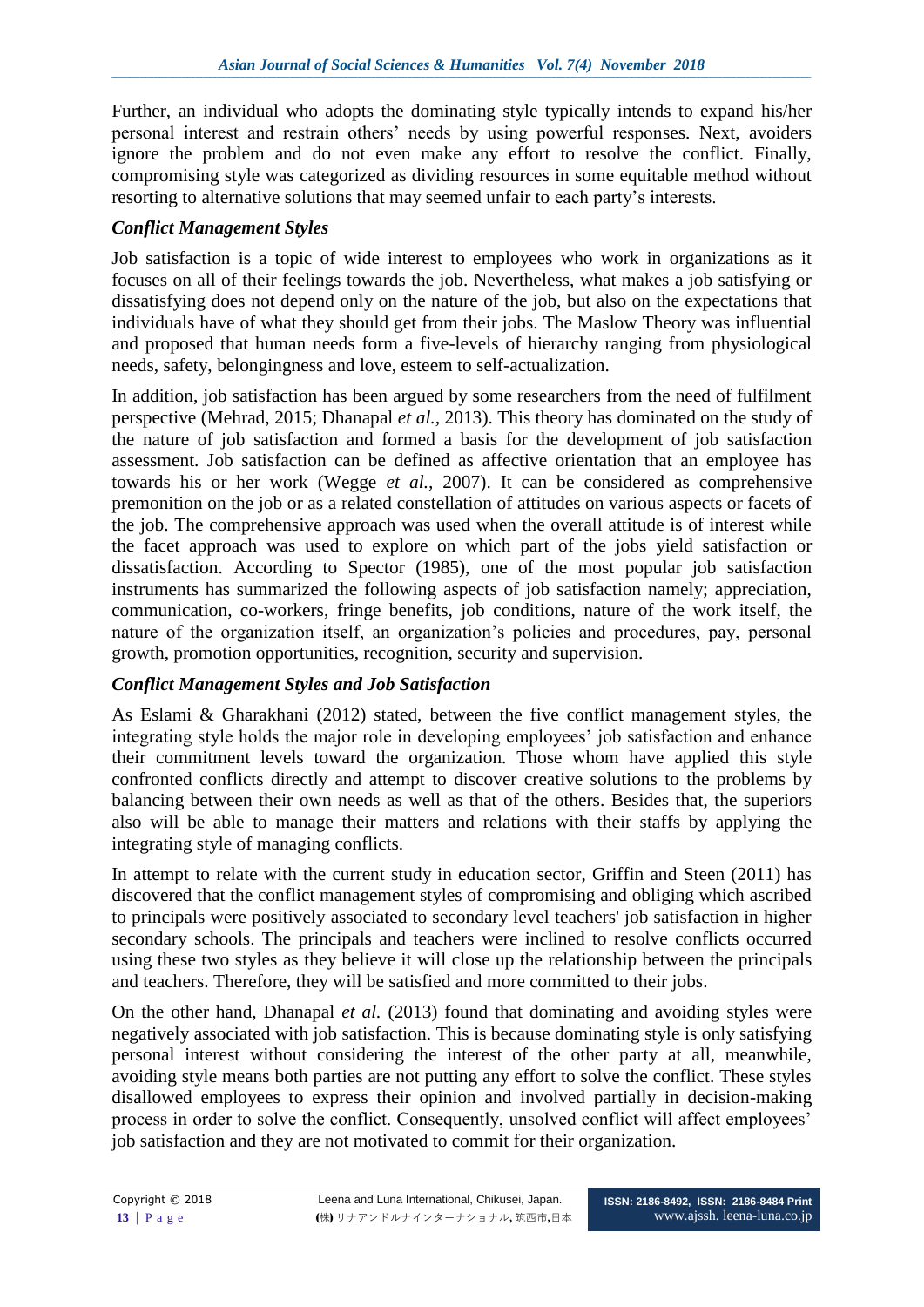Therefore, applying the effective conflict management styles is very important in improving and increasing the level of job satisfaction among superior and employees. Furthermore, effective conflict management styles will show the amount of superiors' tendency toward organizations affairs and maintain good relationship with the employees. In actual fact, applying accurate styles lead to appear positive atmosphere and relation between managers and staff and also increase level of organization outcome (De Dreu, Van Dierendonck, & Dijkstra, 2004).

Based on above discussion, the hypotheses for this study are derived as follows:

- $H<sup>1</sup>$ : Integrating style has positive significant relationship with job satisfaction.
- $H^2$ : Obliging style has positive significant relationship with job satisfaction.
- $H^3$ : Compromising style has positive significant relationship with job satisfaction.
- H<sup>4</sup>: Dominating style has negative significant relationship with job satisfaction.
- $H^5$ : Avoiding style has negative significant relationship with job satisfaction.

### **METHODOLOGY**

#### *Sampling*

Self-administered questionnaires were developed and distributed to 300 academic staffs in public universities located in Selangor and Kuala Lumpur and were chosen based on simple random sampling. The questionnaires containing conflict management styles scales and job satisfaction related scales were distributed by hand to the respective academic staffs. The measurements were utilized based on five-point Likert scale ranging from (1) "strongly disagree" to (5) "strongly agree". Descriptive statistics of the final sample are shown in Table 1. Variables such as gender, race, educational background, and working length were considered as control variables.

| Profile                                        | <b>Description</b>         | <b>Frequency</b> |
|------------------------------------------------|----------------------------|------------------|
|                                                | 27-32                      | 20               |
|                                                | 33-38                      | 35               |
| Age                                            | 39-44                      | 155              |
|                                                | $>45$ years                | 90               |
|                                                | Male                       | 143              |
| <b>Gender</b>                                  | Female                     | 157              |
|                                                | $0-10$                     | 139              |
|                                                | 11-20                      | 67               |
| <b>Length of Service in Current University</b> | $21 - 30$                  | 78               |
|                                                | $>$ 30 years               | 16               |
|                                                | $0 - 10$                   | 68               |
| <b>Length of Service in Academic</b>           | 11-20                      | 95               |
| <b>Profession</b>                              | 21-30                      | 122              |
|                                                | $>$ 30 years               | 15               |
|                                                | Dr.                        | 118              |
| <b>Current Designation</b>                     | <b>Associate Professor</b> | 163              |
|                                                | Professor                  | 19               |

**Table 1:** Descriptive statistics of sampling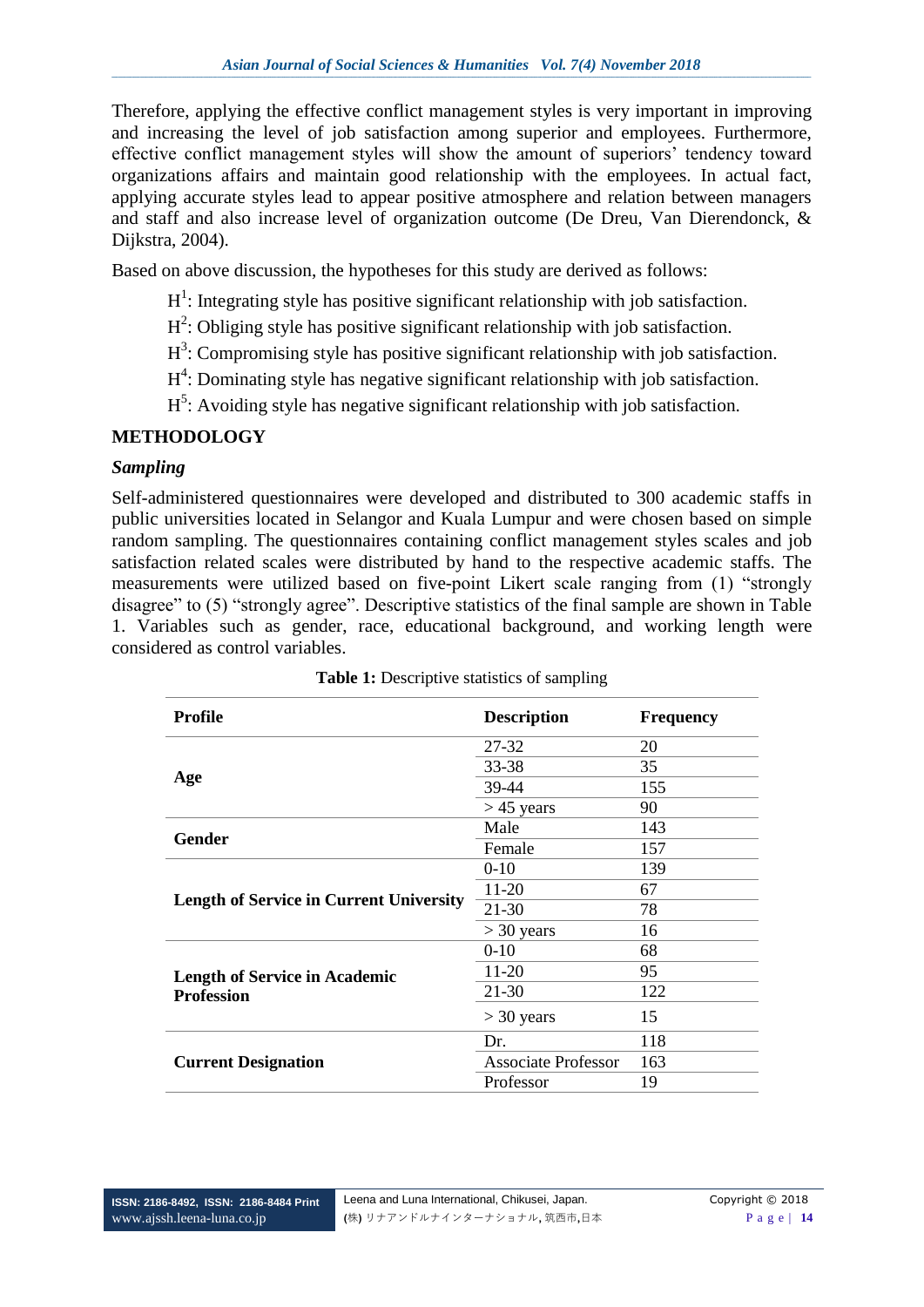Additionally, the Partial least square – Structural equation modelling (PLS-SEM) were used to assess the goodness of measures and to test the hypotheses for this study. The mediation was tested using the bootstrapping approach as suggested by Preacher and Hayes (2008).

#### *Measurement*

The Rahim Organizational Conflict Inventory (ROCI-II) Form B (Rahim, 1983) was adopted in this study to measure the five styles of conflict management, consisting of 28 items which include integrating (7 items), obliging (6 items), compromising (4 items), dominating (6 items) and avoiding (5 items). The items were measured on a five- point Likert type scale, ranging from strongly disagree (1) to strongly agree (5). The reliability coefficients for integrating, obliging, compromising, dominating and avoiding styles were 0.89, 0.86, 0.83, 0.75 and 0.73 respectively. Whereas, job satisfaction was measured based on the Job Satisfaction Survey (JSS) developed by Spector (1985) containing 25 items. The Cronbach's alpha for the scale is 0.83. The measures were anchored by five-point Likert scale ranging from (1) "strongly disagree" to (5) "strongly agree".

#### **FINDINGS**

#### *Goodness of measurement*

The goodness of measures for the variables in the study were assessed using construct validity, convergent validity, discriminant validity, and reliability analysis. For construct validity, Hair, Ringle, and Sarstedt (2013) indicated that every loading that are greater than 0.50 on a particular construct are considered significant. Consequently, loadings below 0.50 were removed and there were no reported cross loadings. As a result, the constructs were found to be valid for this study. Based on the results, Table 2 shows the factor loadings for each construct.

|             | <b>JS</b> | <b>AVO</b> | <b>COM</b> | <b>OB</b> | <b>INT</b> | <b>DO</b> |
|-------------|-----------|------------|------------|-----------|------------|-----------|
| JS1         | 0.823     |            |            |           |            |           |
| JS2         | 0.845     |            |            |           |            |           |
| JS3         | 0.931     |            |            |           |            |           |
| JS4         | 0.867     |            |            |           |            |           |
| JS5         | 0.865     |            |            |           |            |           |
| JS6         | 0.725     |            |            |           |            |           |
| JS7         | 0.645     |            |            |           |            |           |
| JS8         | 0.532     |            |            |           |            |           |
| JS9         | 0.554     |            |            |           |            |           |
| <b>JS10</b> | 0.589     |            |            |           |            |           |
| <b>JS11</b> | 0.685     |            |            |           |            |           |
| <b>JS12</b> | 0.665     |            |            |           |            |           |
| <b>JS13</b> | 0.821     |            |            |           |            |           |
| <b>JS14</b> | 0.878     |            |            |           |            |           |
| <b>JS15</b> | 0.751     |            |            |           |            |           |
| <b>JS16</b> | 0.534     |            |            |           |            |           |
| <b>JS17</b> | 0.553     |            |            |           |            |           |

**Table 2:** Loadings and cross loadings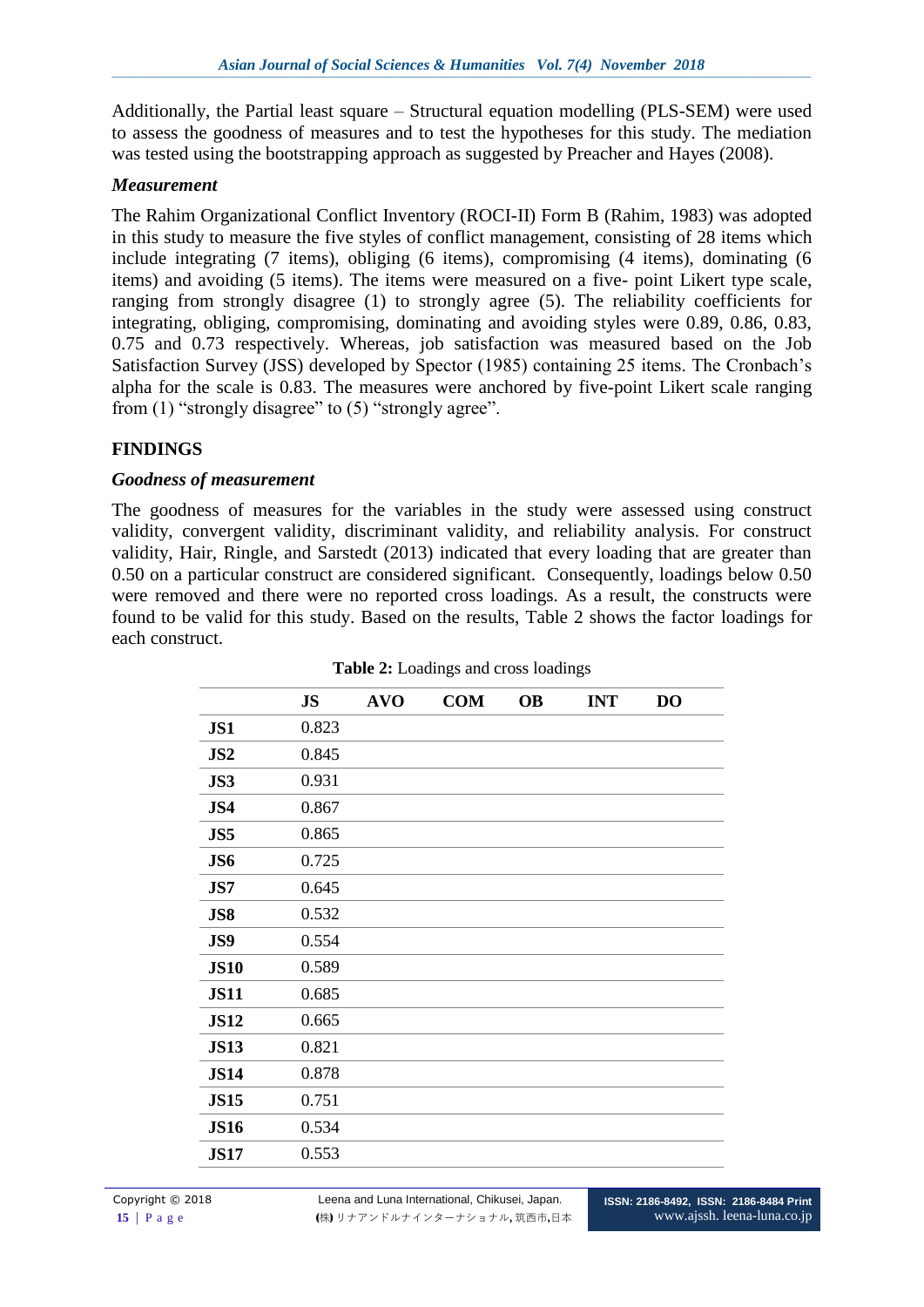| <b>JS18</b>      | 0.546 |       |       |       |       |       |
|------------------|-------|-------|-------|-------|-------|-------|
| <b>JS19</b>      | 0.858 |       |       |       |       |       |
| <b>JS20</b>      | 0.821 |       |       |       |       |       |
| <b>JS21</b>      | 0.637 |       |       |       |       |       |
| <b>JS22</b>      | 0.652 |       |       |       |       |       |
| <b>JS23</b>      | 0.631 |       |       |       |       |       |
| <b>JS24</b>      | 0.725 |       |       |       |       |       |
| <b>JS25</b>      | 0.729 |       |       |       |       |       |
| AVO1             |       | 0.611 |       |       |       |       |
| AVO <sub>2</sub> |       | 0.623 |       |       |       |       |
| AVO <sub>3</sub> |       | 0.665 |       |       |       |       |
| AVO <sub>4</sub> |       | 0.576 |       |       |       |       |
| AVO <sub>5</sub> |       | 0.689 |       |       |       |       |
| COM1             |       |       | 0.754 |       |       |       |
| COM <sub>2</sub> |       |       | 0.621 |       |       |       |
| COM3             |       |       | 0.856 |       |       |       |
| COM <sub>4</sub> |       |       | 0.743 |       |       |       |
| OB1              |       |       |       | 0.798 |       |       |
| OB <sub>2</sub>  |       |       |       | 0.976 |       |       |
| OB <sub>3</sub>  |       |       |       | 0.757 |       |       |
| OB4              |       |       |       | 0.945 |       |       |
| OB <sub>5</sub>  |       |       |       | 0.851 |       |       |
| OB6              |       |       |       | 0.873 |       |       |
| INT1             |       |       |       |       | 0.822 |       |
| INT <sub>2</sub> |       |       |       |       | 0.734 |       |
| INT3             |       |       |       |       | 0.857 |       |
| INT4             |       |       |       |       | 0.862 |       |
| INT5             |       |       |       |       | 0.896 |       |
| INT <sub>6</sub> |       |       |       |       | 0.867 |       |
| <b>INT7</b>      |       |       |       |       | 0.871 |       |
| DO1              |       |       |       |       |       | 0.711 |
| DO2              |       |       |       |       |       | 0.723 |
| <b>DO3</b>       |       |       |       |       |       | 0.842 |
| DO <sub>4</sub>  |       |       |       |       |       | 0.848 |
| DO <sub>5</sub>  |       |       |       |       |       | 0.851 |
| DO <sub>6</sub>  |       |       |       |       |       | 0.732 |

Subsequently, to determine the convergent validity, factor loadings, composite reliability (CR), and average variance extracted (AVE) were analysed. Table 3 exhibits the all factor loadings which are above 0.50, the composite reliabilities are above 0.70, and the AVEs are above 0.50. Thus, the convergent validity of the constructs was accepted.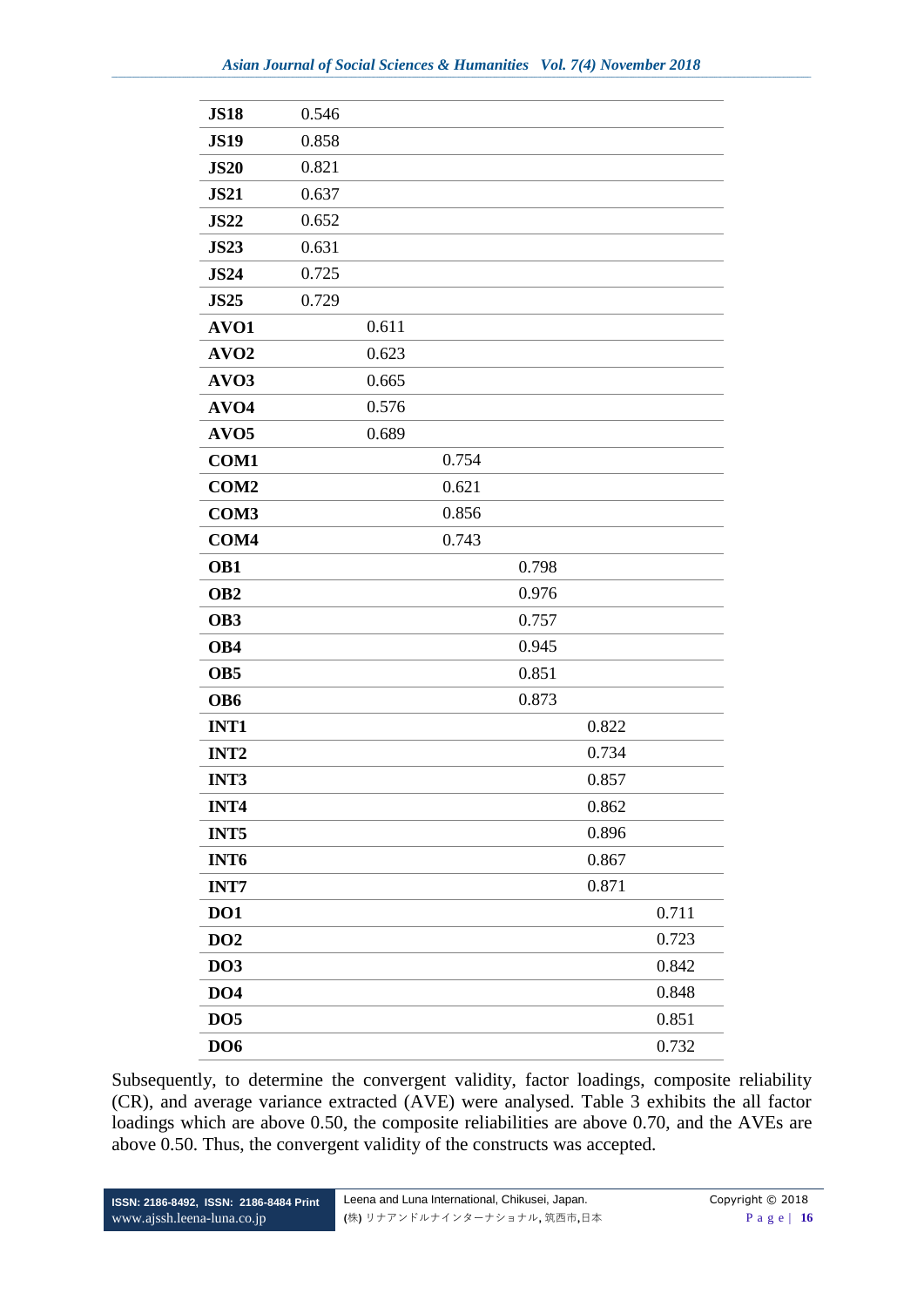| <b>Table 3.</b> Results of measurement model |                  |                 |            |       |  |  |
|----------------------------------------------|------------------|-----------------|------------|-------|--|--|
| <b>Model Construct</b>                       | <b>Items</b>     | <b>Loadings</b> | <b>AVE</b> | CR    |  |  |
| Obliging Style (OB)                          | OB1              | 0.798           | 0.827      | 0.851 |  |  |
|                                              | OB <sub>2</sub>  | 0.976           |            |       |  |  |
|                                              | OB <sub>3</sub>  | 0.757           |            |       |  |  |
|                                              | OB <sub>4</sub>  | 0.945           |            |       |  |  |
|                                              | OB <sub>5</sub>  | 0.851           |            |       |  |  |
|                                              | OB <sub>6</sub>  | 0.873           |            |       |  |  |
| Dominating Style                             | DO1              | 0.711           | 0.722      | 0.837 |  |  |
| (DO)                                         | DO <sub>2</sub>  | 0.723           |            |       |  |  |
|                                              | DO <sub>3</sub>  | 0.842           |            |       |  |  |
|                                              | DO <sub>4</sub>  | 0.848           |            |       |  |  |
|                                              | DO <sub>5</sub>  | 0.851           |            |       |  |  |
|                                              | DO <sub>6</sub>  | 0.732           |            |       |  |  |
| <b>Integrating Style</b>                     | INT1             | 0.822           | 0.764      | 0.857 |  |  |
| (INT)                                        | INT <sub>2</sub> | 0.734           |            |       |  |  |
|                                              | INT3             | 0.857           |            |       |  |  |
|                                              | INT4             | 0.862           |            |       |  |  |
|                                              | INT <sub>5</sub> | 0.896           |            |       |  |  |
|                                              | INT <sub>6</sub> | 0.867           |            |       |  |  |
|                                              | INT7             | 0.871           |            |       |  |  |
| <b>Compromising Style</b>                    | COM1             | 0.754           | 0.737      | 0.862 |  |  |
| (COM)                                        | COM <sub>2</sub> | 0.621           |            |       |  |  |
|                                              | COM <sub>3</sub> | 0.856           |            |       |  |  |
|                                              | COM <sub>4</sub> | 0.743           |            |       |  |  |
| <b>Avoiding Style</b>                        | AVO1             | 0.611           | 0.711      | 0.769 |  |  |
| (AVO)                                        | AVO <sub>2</sub> | 0.623           |            |       |  |  |
|                                              | AVO <sub>3</sub> | 0.665           |            |       |  |  |
|                                              | AVO <sub>4</sub> | 0.576           |            |       |  |  |
|                                              | AVO <sub>5</sub> | 0.689           |            |       |  |  |
| Job Satisfaction (JS)                        | JS1              | 0.823           | 0.863      | 0.879 |  |  |
|                                              | JS <sub>2</sub>  | 0.845           |            |       |  |  |
|                                              | JS3              | 0.931           |            |       |  |  |
|                                              | JS4              | 0.867           |            |       |  |  |
|                                              | JS5              | 0.865           |            |       |  |  |
|                                              | JS6              | 0.725           |            |       |  |  |
|                                              | JS7              | 0.645           |            |       |  |  |
|                                              | JS8              | 0.532           |            |       |  |  |
|                                              | JS9              | 0.554           |            |       |  |  |
|                                              | <b>JS10</b>      | 0.589           |            |       |  |  |
|                                              | <b>JS11</b>      | 0.685           |            |       |  |  |
|                                              | <b>JS12</b>      | 0.665           |            |       |  |  |
|                                              | <b>JS13</b>      | 0.821           |            |       |  |  |
|                                              | <b>JS14</b>      | 0.878           |            |       |  |  |
|                                              | <b>JS15</b>      | 0.751           |            |       |  |  |
|                                              | <b>JS16</b>      | 0.534           |            |       |  |  |
|                                              | <b>JS17</b>      | 0.553           |            |       |  |  |
|                                              | <b>JS18</b>      | 0.546           |            |       |  |  |
|                                              | <b>JS19</b>      | 0.858           |            |       |  |  |
|                                              | <b>JS20</b>      | 0.821           |            |       |  |  |
|                                              | <b>JS21</b>      | 0.637           |            |       |  |  |
|                                              | <b>JS22</b>      | 0.652           |            |       |  |  |
|                                              | <b>JS23</b>      | 0.631           |            |       |  |  |
|                                              | <b>JS24</b>      | 0.725           |            |       |  |  |
|                                              | <b>JS25</b>      | 0.729           |            |       |  |  |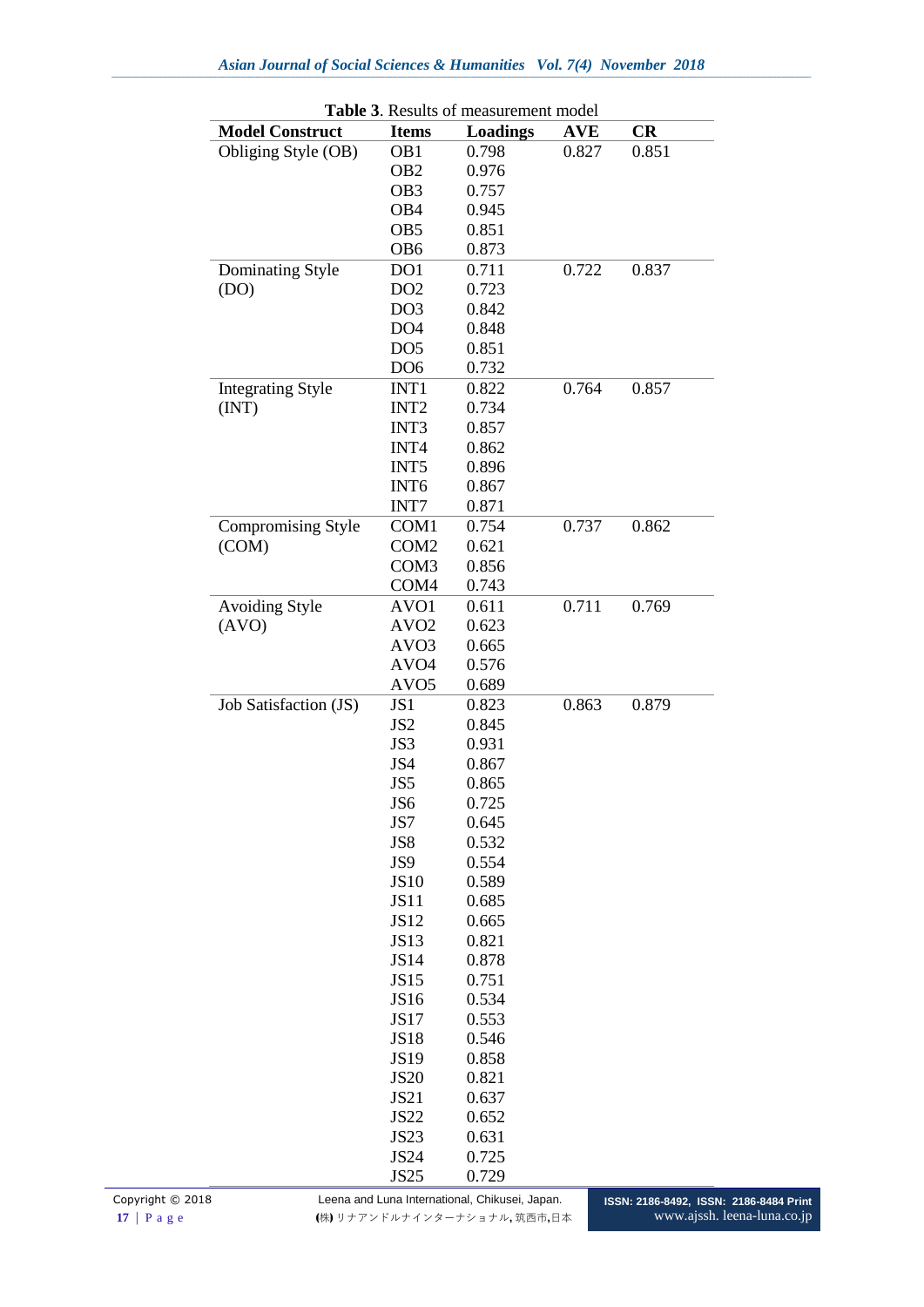Furthermore, the correlations between the measures were compared by the square root of the AVEs in order to assess the discriminant validity. Table 4 shows the correlations between the measures were lesser than the square root of the diagonals. The items measuring the constructs of discriminant validity for this study are satisfactory. Lastly, reliability was also accessed via Cronbach's alpha coefficient, which should have a value higher than the recommended value of 0.60 as indicated by Nunally and Berstein (1994). In addition, all of the constructs have alpha values above the recommended value and therefore, the measures are considered as reliable (see Table 4).

|                | JS       | <b>AVO</b> | <b>COM</b> | OВ    | <b>INT</b> | DO    |
|----------------|----------|------------|------------|-------|------------|-------|
| <b>JS</b>      | 0.812    |            |            |       |            |       |
| <b>AVO</b>     | $-0.323$ | 0.835      |            |       |            |       |
| <b>COM</b>     | 0.543    | $-0.343$   | 0.921      |       |            |       |
| OВ             | 0.632    | $-0.223$   | 0.554      | 0.906 |            |       |
| <b>INT</b>     | 0.512    | $-0.345$   | 0.622      | 0.465 | 0.923      |       |
| D <sub>O</sub> | 0.533    | $-0.222$   | 0.512      | 0.756 | 0.612      | 0.833 |

**Table 4**: Discriminant Validity of Construct

*Note: The bolded diagonals represent square root of the AVE while the off-diagonals represent the correlation.*

#### **Hypotheses testing**

Job satisfaction was selected as the dependent variable, and therefore the  $R^2$  value revealed that 69% of the variance for job satisfaction was described by the five conflict management styles. Integrating style ( $\beta$  = 0.273,  $p < 0.01$ ), obliging style ( $\beta$  = 0.252,  $p < 0.01$ ) and compromising style ( $\beta$  = 0.184,  $p < 0.01$ ) were found positively significant with job satisfaction while dominating style ( $(\beta = -0.163, p < 0.01)$ ) and avoiding style ( $\beta = -0.197, p <$ 0.01) was negatively significant with job satisfaction. Therefore, all of the hypotheses are supported (see Table 5).

| <b>Hypotheses</b>                            | Relationship                                                        | <b>Coefficient</b><br>$\mathcal{B}$ | $\boldsymbol{R}^2$ | <b>Result</b> |
|----------------------------------------------|---------------------------------------------------------------------|-------------------------------------|--------------------|---------------|
|                                              | Style<br>Integrating<br>$\rightarrow$ Job Satisfaction              | $0.273***$                          |                    | Supported     |
| 2                                            | Obliging Style $\rightarrow$ Job 0.252***<br>Satisfaction           |                                     |                    | Supported     |
| 3                                            | Compromising Style<br>$\rightarrow$ Job Satisfaction                | $0.184***$                          | 0.69               | Supported     |
| 4                                            | Dominating Style $\rightarrow$ -0.163***<br><b>Job Satisfaction</b> |                                     |                    | Supported     |
| 5<br>$\tau$ .<br>1.11.11.11.1<br>$\bigwedge$ | Avoiding Style $\rightarrow$ -0.197***<br><b>Job Satisfaction</b>   |                                     |                    | Supported     |

**Table 5**: Coefficient Beta and  $R^2$  for Job Satisfaction

 *Note: \*\*\* p < 0.01*

# **CONCLUSION**

The current study has found that the five conflict management styles have significant relationship on job satisfaction. In this respect, integrating style, obliging style and compromising style have had positively significant relationship on job satifaction. At the same time, dominating and avoiding styles resulted in negatively significant on job satisfaction. By this means, academic staffs will be satisfied with their jobs after which their superiors able to handle conflicts effectively. The findings of this study has reflected on the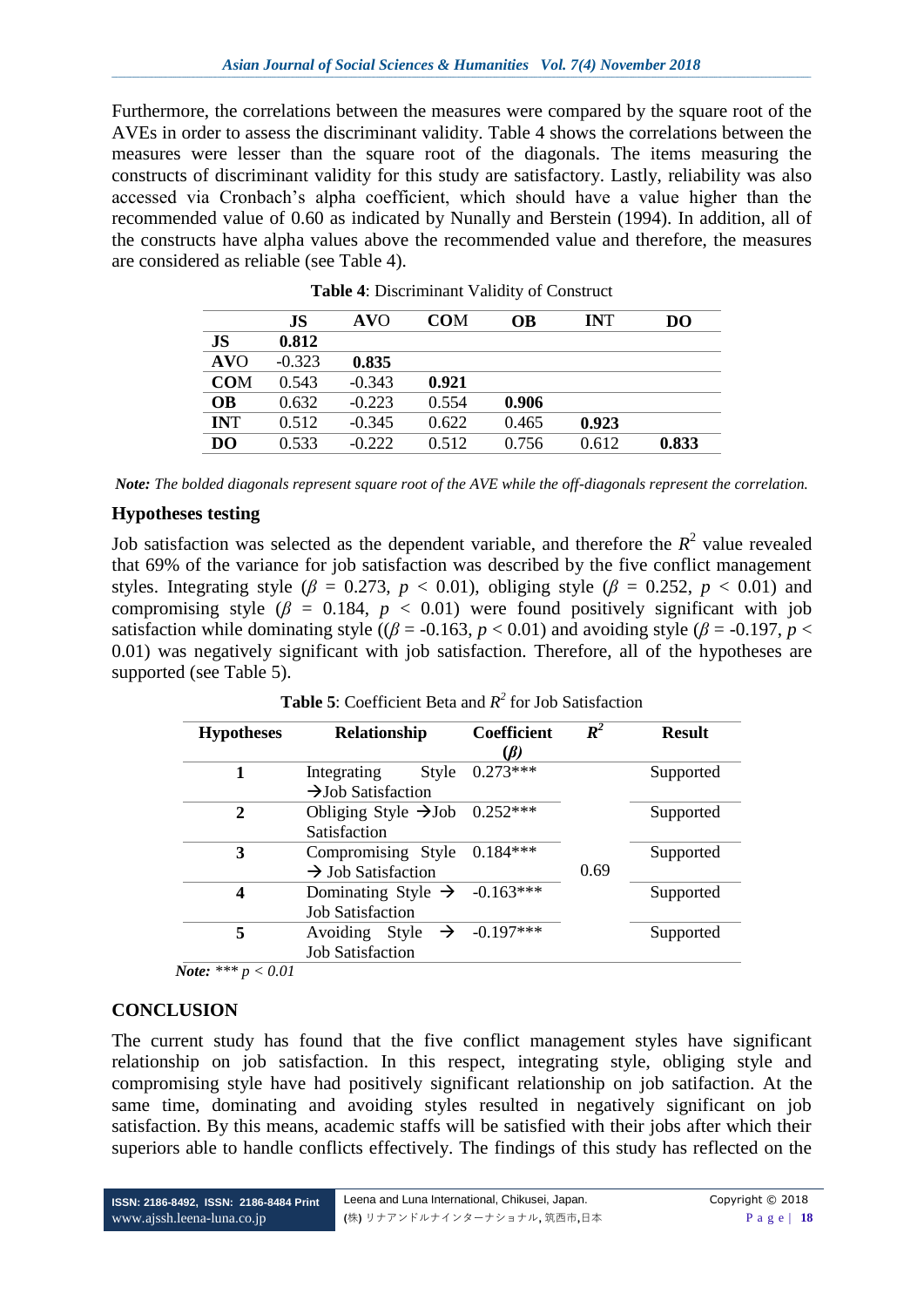results of previous empirical studies (e.g. Alam & Fakir, 2010; Ayodele & Olorunsola, 2012; Fatimah, Amiraa, & Halim, 2011; Graham, 2009). Therefore, when superiors applied the styles of integrating, obliging or compromising in handling conflicts, it will minimize on the negative feelings and generate a stronger sense of satisfaction among employees. On the other hand, superiors that utilize the dominating style and avoiding style tend to exhibit discontentment, discourtesy and increases employees' intention to quit and extremely dissatisfied with their jobs.

The undertaken study has initiated a significant relationship of all five conflict management styles on job satisfaction in the context of higher education sector, particularly in Malaysia. As indicated by Alam (2009) studies on conflict management styles and job satisfaction in higher education sector was infrequently observed and an implementation apparatus to administer organizational conflicts is an observable circumstance to the employees. Moreover, the findings can serve as a guideline to the faculty management in resolving job satisfaction issues among the academic staffs. Understanding conflict management styles can help the academic staffs to recognize and evaluate situations that could lead to conflict. By having the ability to monitor and assess difficult situations, the academic staffs will be able to anticipate such conflicts at their workplaces.

All in all, the findings have achieved its objectives in which its hypotheses were supported. The integrating, obliging and compromising styles practiced by the faculty management were perceived to lead to higher value of job satisfaction among the academicians. To maintain and ensure the professionalism and quality of conflict management within the organizations and amongst the staffs, it is recommended that the enhancement of interpersonal skills is important in addressing conflict effectively. It can proximately harmonize a conflict situation at workplace.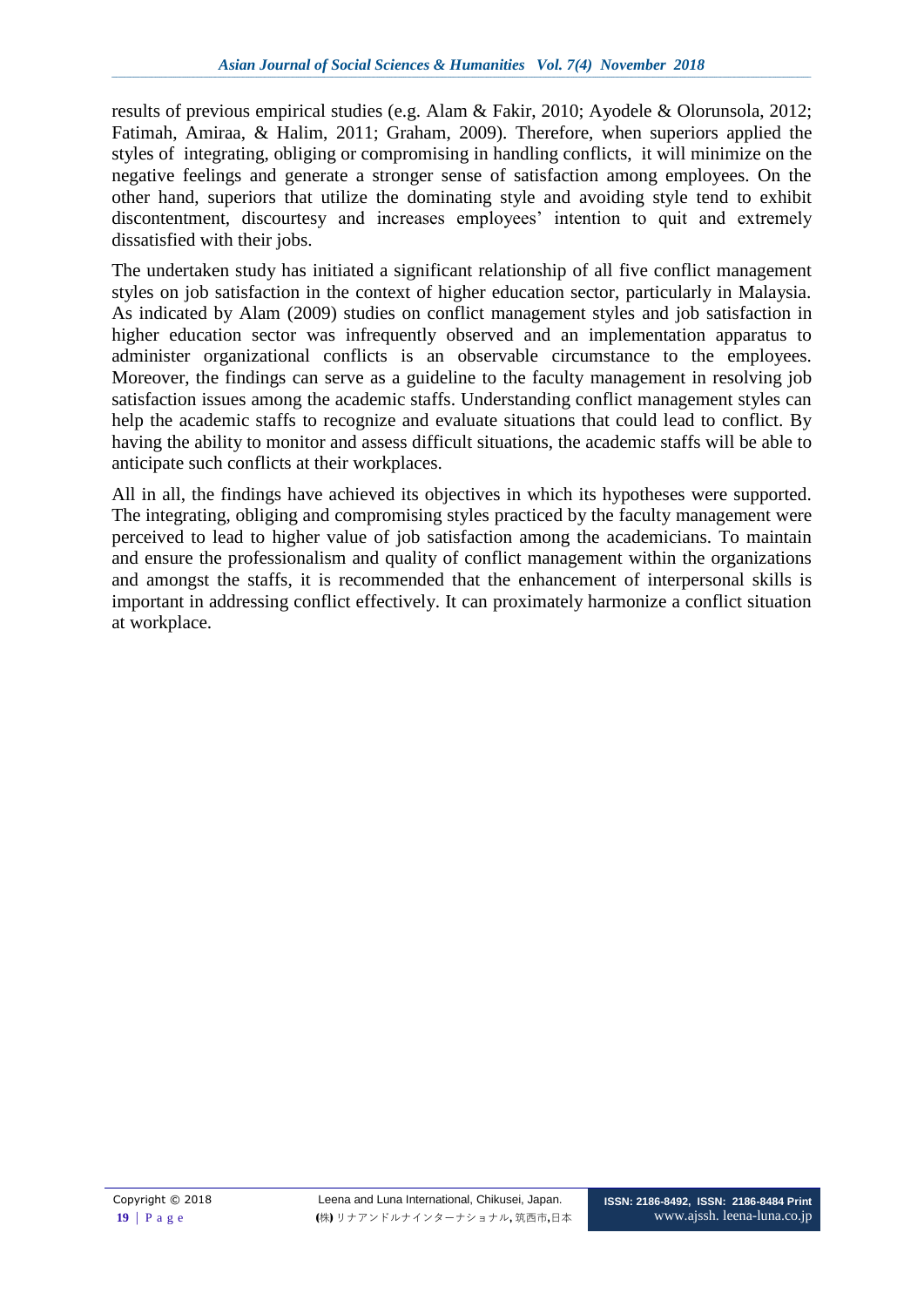#### **REFERENCES**

- [1] Alam, M, M. (2009). The relationships between the emotional intelligence and job satisfaction: Empirical findings from higher education institution in Malaysia. *Journal of Management and Social Science, 5*(2), 124–139.
- [2] Alam, M., & Fakir, M. J. (2010). Level of job satisfaction and intent to leave among Malaysian nurses. *Journal of Business Intelligence*, *3*(1), 55-76.
- [3] Alzahrani, M. (2013). *A comparative study of the relationships between conflict management styles and job satisfaction, organizational commitment, and propensity to leave the job among Saudi and American Universities' faculty members*. USA: Florida Atlantic University.
- [4] Ayodele, J. B., & Olorunsola, E. O. (2012). The relationship between job satisfaction and performance of administrative staff in south west Nigeria universities. *Journal of Social Psychology*, *30*(3), 313–316.
- [5] Azizi, S., Ghytasivand, F., & Fakharmanesh, S. (2012). Impact of brand orientation, internal marketing and job satisfaction on the internal brand equity: The case of Iranian' s food and pharmaceutical. *International Review of Management and Marketing*, *2*(2), 122–129.
- [6] Azman, I., Amy, Y., Elizabeth, Y., Kong, L.K., & Ju, S. Y. (2010). Occupational stress features, emotional intelligence and job satisfaction: An empirical study in private institutions of higher learning. *Negotium, 16*(5), 5-33.
- [7] Choong, Y. O., Keh, C. G., Tan, Y. T., & Tan, C. E. (2013). Impacts of demographic antecedents toward turnover intention amongst academic staff in Malaysian private universities. *Australian Journal of Basic and Applied Sciences*, *7*(6), 46-54.
- [8] De Dreu, C. K., Van Dierendonck, D., & Dijkstra, M. T. (2004). Conflict at work and individual well-being. *International Journal of Conflict Management, 15,* 6–26.
- [9] Dhanapal, S., Alwie, S. B. M., Subramaniam, T., & Vashu, D. (2013). Factors affecting job satisfaction among academicians: A comparative study between gender and generations. *International Journal of Management Excellence*, *2*(1), 128–139.
- [10] Eslami, J., & Gharakhani, D. (2012). Organizational commitment and job satisfaction. *Journal of Science and Technology*, *2*(2), 85–91.
- [11] Farhangi, A. A. (2008). *Human communications*. Tehran: Rasa institute Publisher.
- [12] Fatimah, O., Amiraa, A. M., & Halim, F. W. (2011). The relationships between organizational justice, organizational citizenship behaviour and job satisfaction. *Journal of Social Science and Humanities*, *19*, 115–121.
- [13] Graham, S. (2009). The effects of different conflict management styles on job satisfaction in rural health settings. *Economics & Business Journal: Inquiries & Perspectives, 2*(1), 71-85.
- [14] Griffin, D., & Steen, S. (2011). A social justice approach to school counselling. *Journal for Social Action in Counselling and Psychology, 3*(1), 74-85.
- [15] Hair, J. F., Ringle, C. M., & Sarstedt, M. (2013). Partial least squares structural equation modelling: Rigorous applications, better results and higher acceptance. *Long Range Planning, 46* (1), 1-12.